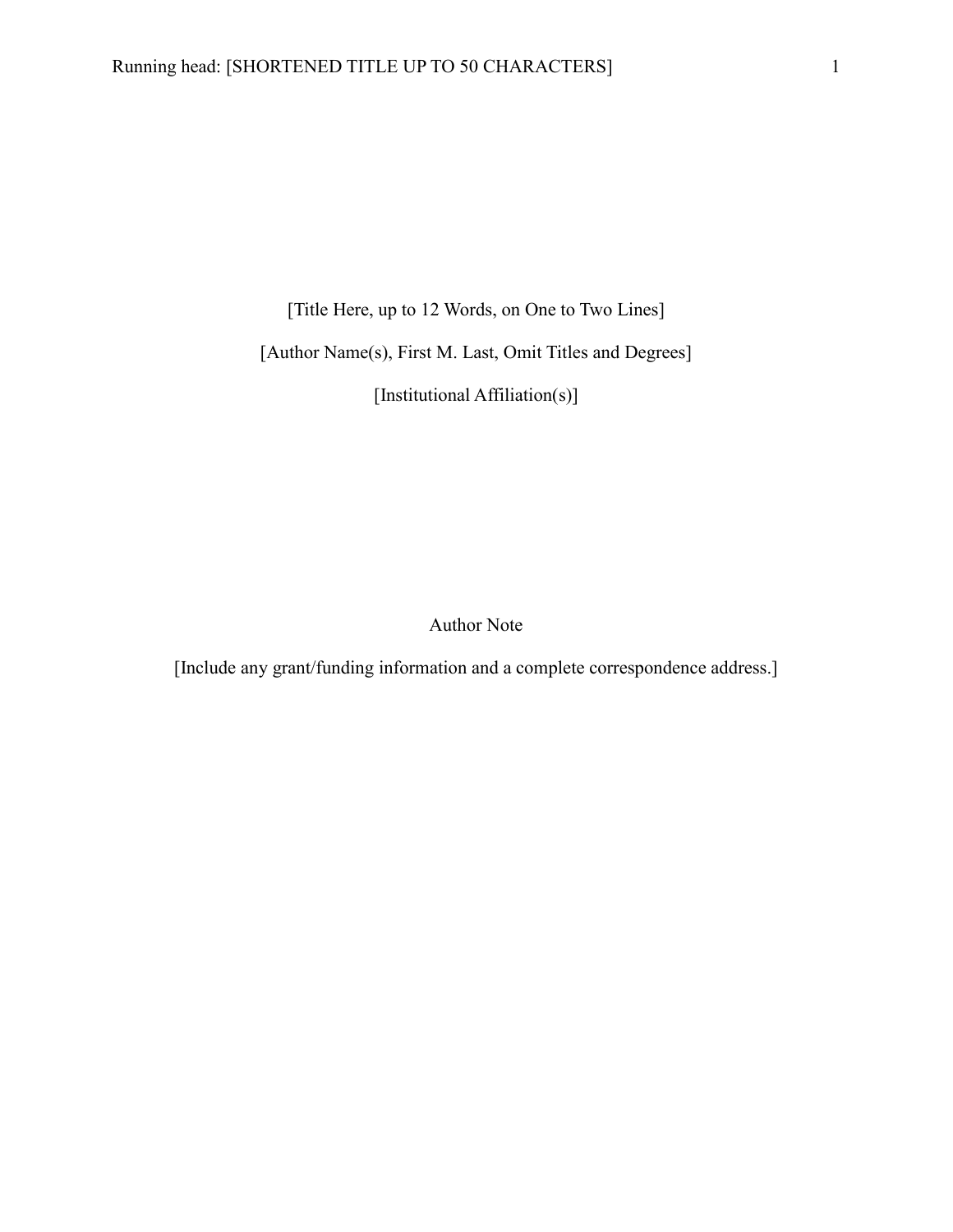### Abstract

[The abstract should be one paragraph of between 150 and 250 words. It is not indented. Section titles, such as the word *Abstract* above, are not considered headings so they don't use bold heading format. Instead, use the Section Title style. This style automatically starts your section on a new page, so you don't have to add page breaks. Note that all of the styles for this template are available on the Home tab of the ribbon, in the Styles gallery.]

*Keywords*: [Click here to add keywords.]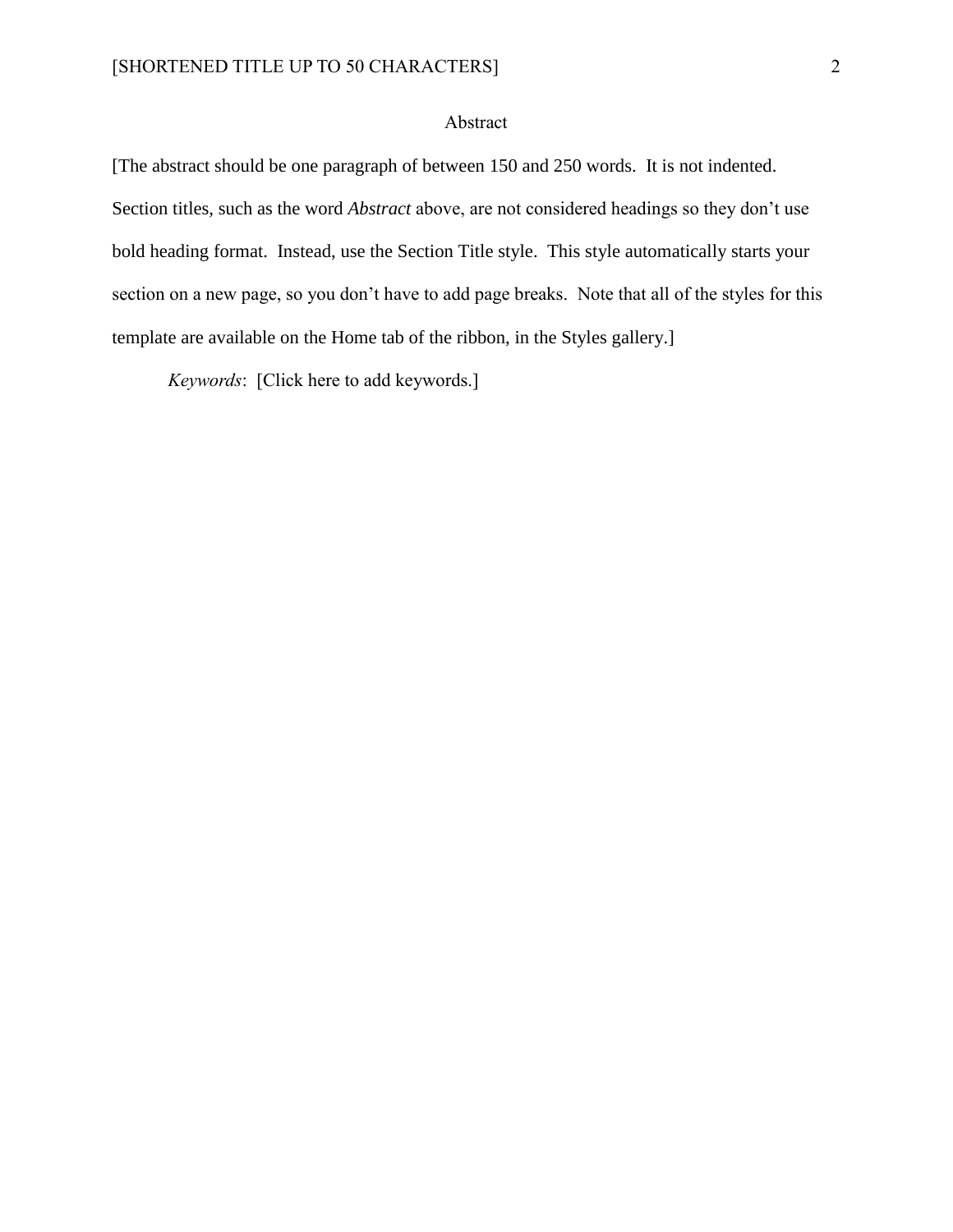[Title Here, up to 12 Words, on One to Two Lines]

[The body of your paper uses a half-inch first line indent and is double-spaced. APA style provides for up to five heading levels, shown in the paragraphs that follow. Note that the word *Introduction* should not be used as an initial heading, as it's assumed that your paper begins with an introduction.]

## **[Heading 1]**

[The first two heading levels get their own paragraph, as shown here. Headings 3, 4, and 5 are run-in headings used at the beginning of the paragraph.]

## **[Heading 2]<sup>1</sup>**

[To add a table of contents (TOC), apply the appropriate heading style to just the heading text at the start of a paragraph and it will show up in your TOC. To do this, select the text for your heading. Then, on the Home tab, in the Styles gallery, click the style you need.

### **[Heading 3].**

[Include a period at the end of a run-in heading. Note that you can include consecutive paragraphs with their own headings, where appropriate.]

### *[Heading 4].*

[When using headings, don't skip levels. If you need a heading 3, 4, or 5 with no text following it before the next heading, just add a period at the end of the heading and then start a new paragraph for the subheading and its text.] (Last Name, Year)

#### *[Heading 5].*

[Like all sections of your paper, references start on their own page. The references page that follows is created using the Citations & Bibliography feature, available on the References tab. This feature includes a style option that formats your references for APA 6th Edition. You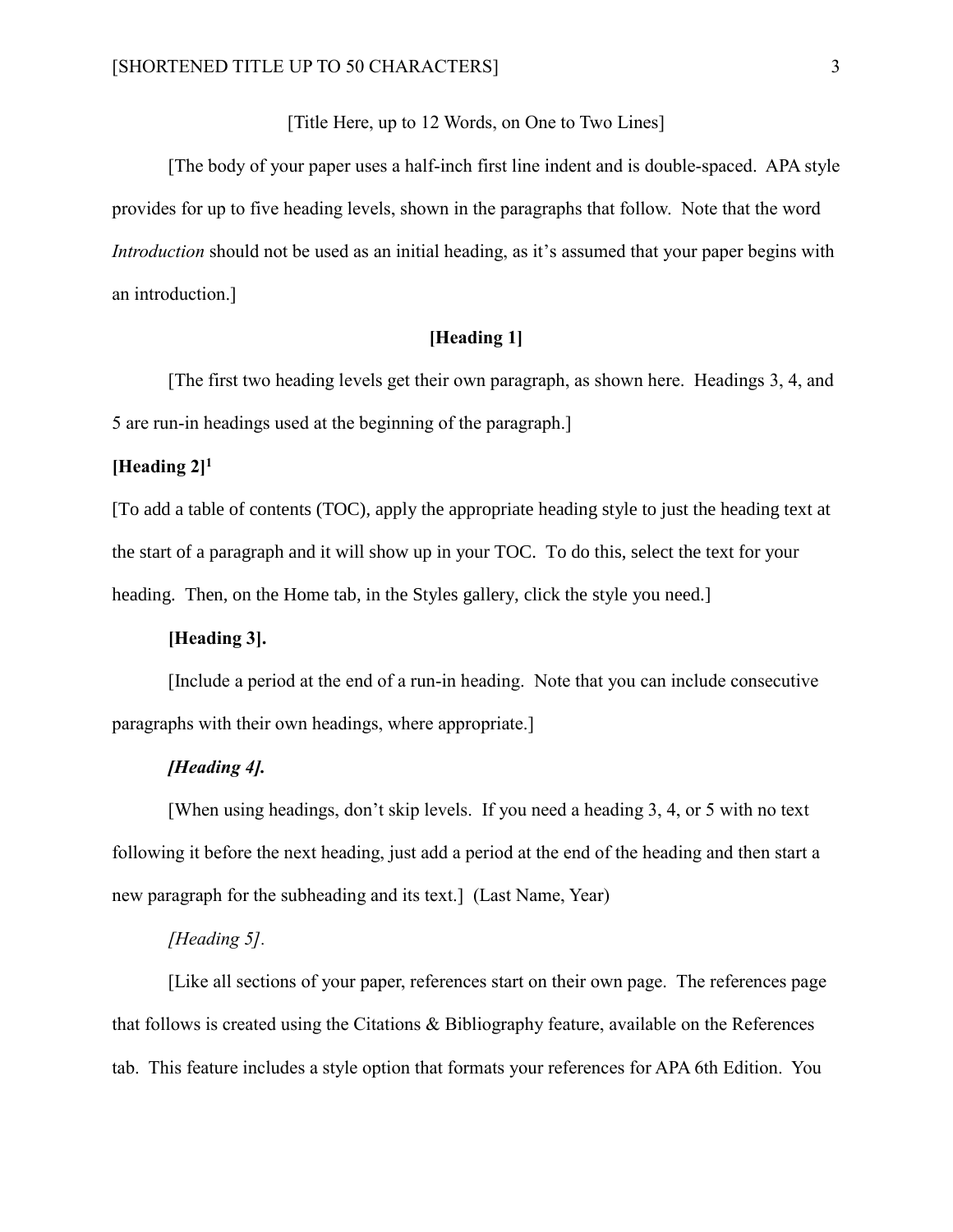can also use this feature to add in-text citations that are linked to your source, such as those shown at the end of this paragraph and the preceding paragraph. To customize a citation, rightclick it and then click Edit Citation.] (Last Name, Year)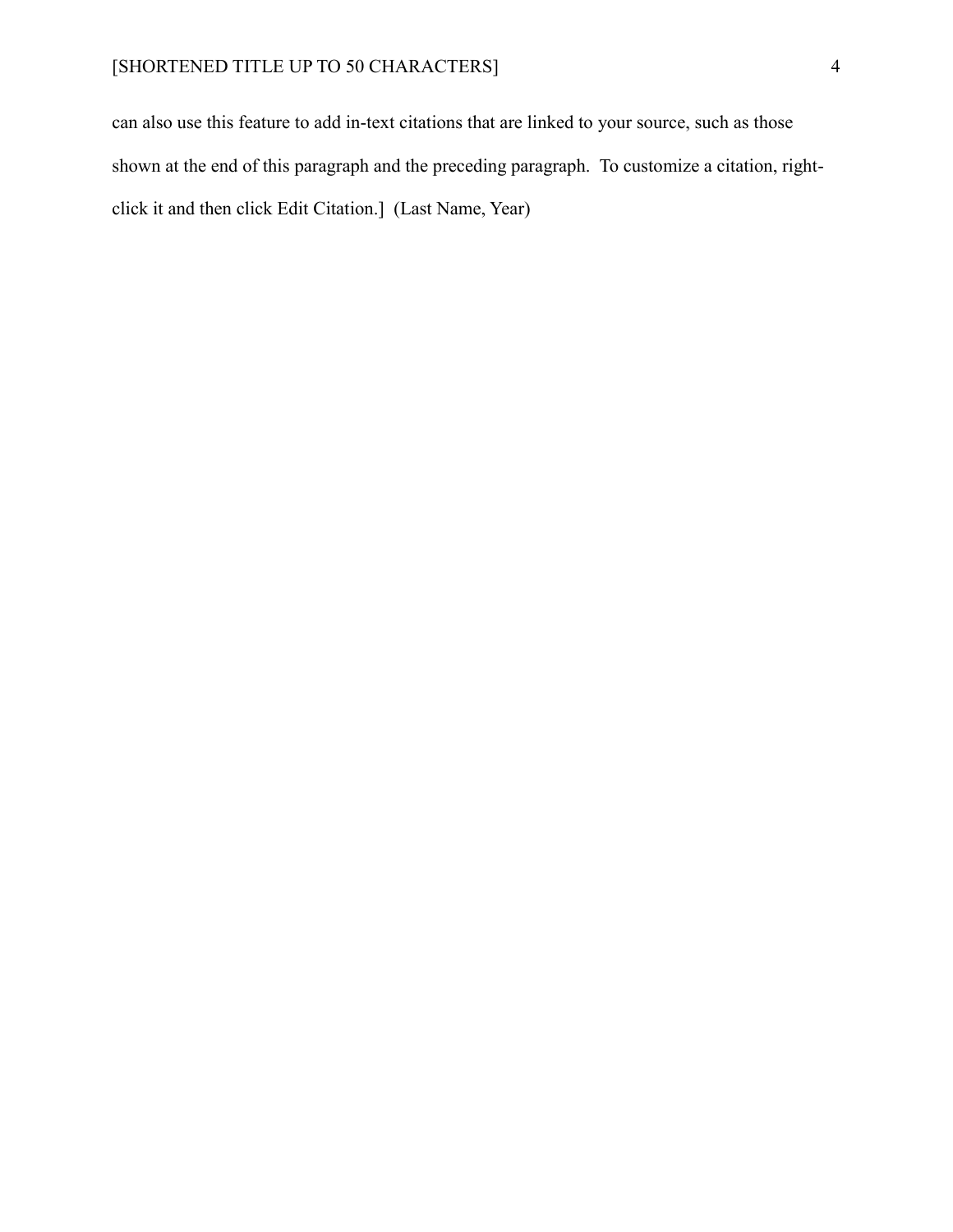# References

Last Name, F. M. (Year). Article Title. *Journal Title*, Pages From - To.

Last Name, F. M. (Year). *Book Title.* City Name: Publisher Name.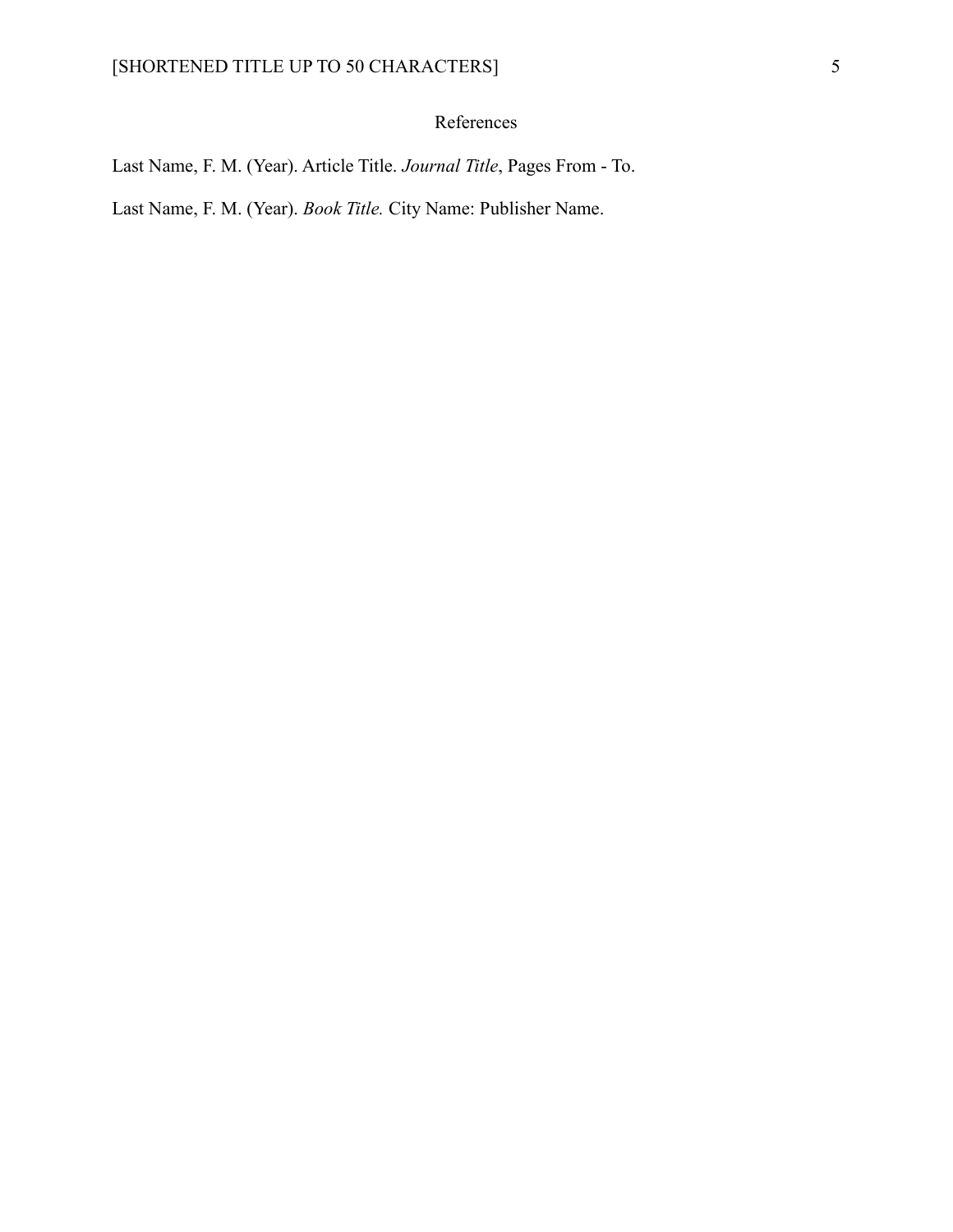#### Footnotes

<sup>1</sup>[Add footnotes, if any, on their own page following references. For APA formatting requirements, it's easy to just type your own footnote references and notes. To format a footnote reference, select the number and then, on the Home tab, in the Styles gallery, click Footnote Reference. The body of a footnote, such as this example, uses the Normal text style. *(Note: If you delete this sample footnote, don't forget to delete its in-text reference as well. That's at the end of the sample Heading 2 paragraph on the first page of body content in this template.)*]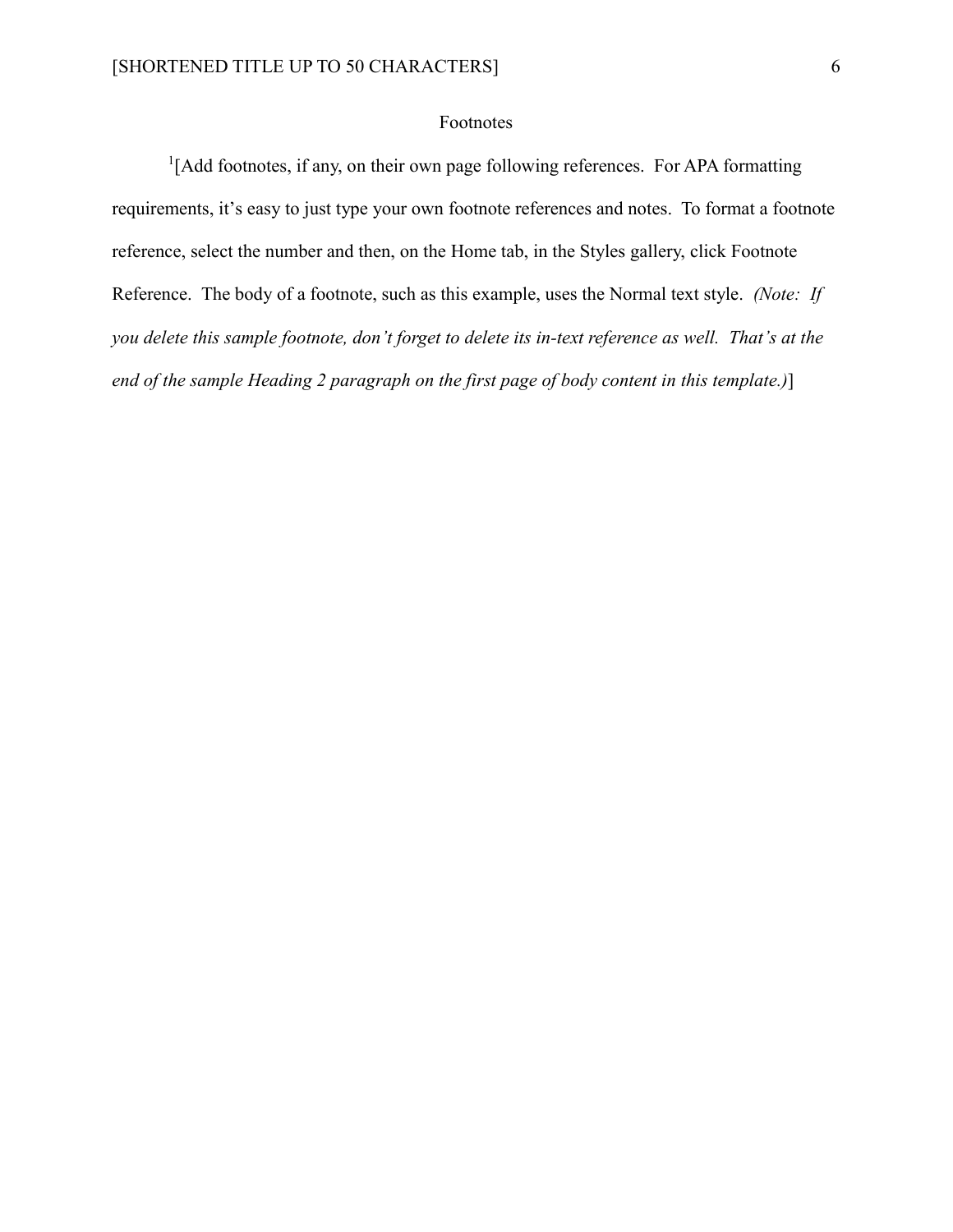Tables

Table 1

[Table Title]

| Column Head | Column Head | Column Head | Column Head | Column Head |
|-------------|-------------|-------------|-------------|-------------|
| Row Head    | 123         | 123         | 123         | 123         |
| Row Head    | 456         | 456         | 456         | 456         |
| Row Head    | 789         | 789         | 789         | 789         |
| Row Head    | 123         | 123         | 123         | 123         |
| Row Head    | 456         | 456         | 456         | 456         |
| Row Head    | 789         | 789         | 789         | 789         |

*Note*: [Place all tables for your paper in a tables section, following references (and, if applicable, footnotes). Start a new page for each table, include a table number and table title for each, as shown on this page. All explanatory text appears in a table note that follows the table, such as this one. Use the Table/Figure style, available on the Home tab, in the Styles gallery, to get the spacing between table and note. Tables in APA format can use single or 1.5 line spacing. Include a heading for every row and column, even if the content seems obvious. A default table style has been setup for this template that fits APA guidelines. To insert a table, on the Insert tab, click Table.]